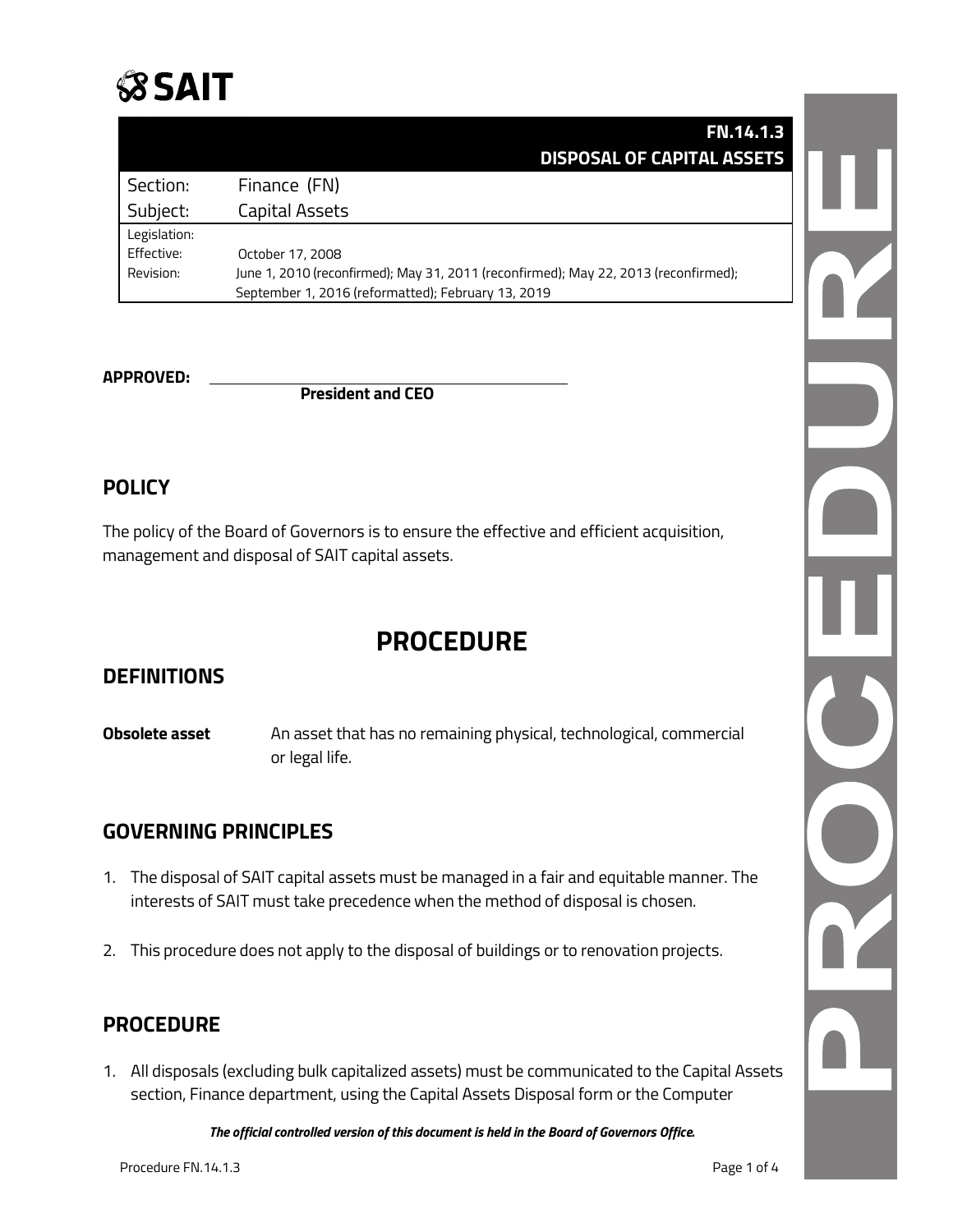## **SSAIT**

Evergreen Order Request Form and with approval of the dean, director or designate. The Capital Assets Disposal form is attached as Schedule A, an Associated Document to this procedure. For disposal of capital assets, refer to [FN.12.1.1 Signing Authority](https://www.sait.ca/about-sait/administration/policies-and-procedures/finance) for approval limits based on the acquisition cost or if donated, the original assessed value.

- 2. The school/department that owns the capital asset when it is identified for disposal continues to be responsible for the asset until the disposal process is completed.
- 3. Net proceeds of sale of SAIT property are accounted for in SAIT's general fund when disposed by tender or auction. Net proceeds of sale for trade-ins are accounted for in the school/department's fund. All payments received for proceeds of sale are to be forwarded to Finance.
- 4. To ensure compliance with regulations, laws, safety standards and security requirements:
	- a) All disposals of computers or network assets must be arranged through the Information Technology Services department or school/department technical support.
	- b) All disposals of scrap must be requested via the Capital Asset Disposal Form and arranged through the Facilities Management department.
	- c) The school/department disposing of the asset is responsible for funding any disposal costs.
- 5. Capital assets may be disposed of using one of the following methods.
	- a) Scrap, when the asset is considered unsafe or damaged beyond repair or is an obsolete asset.
	- b) Donation to a charitable organization, when the need for the asset has been identified. Due to SAIT's registered charity status, capital assets may only be donated to another registered charitable or non-profit organization.
	- c) Reassigning for parts, if it is cost effective to take apart that asset and use the parts to repair other assets. Facilities Management must be contacted to arrange for disposal of any remaining scrap.
	- d) Trade-in (instead of using the tender process), when the school/department is purchasing a new asset and a better value or discount can be achieved as a result of the trade-in transaction. Trade-in transactions must be coordinated through the Supply Management section, Finance.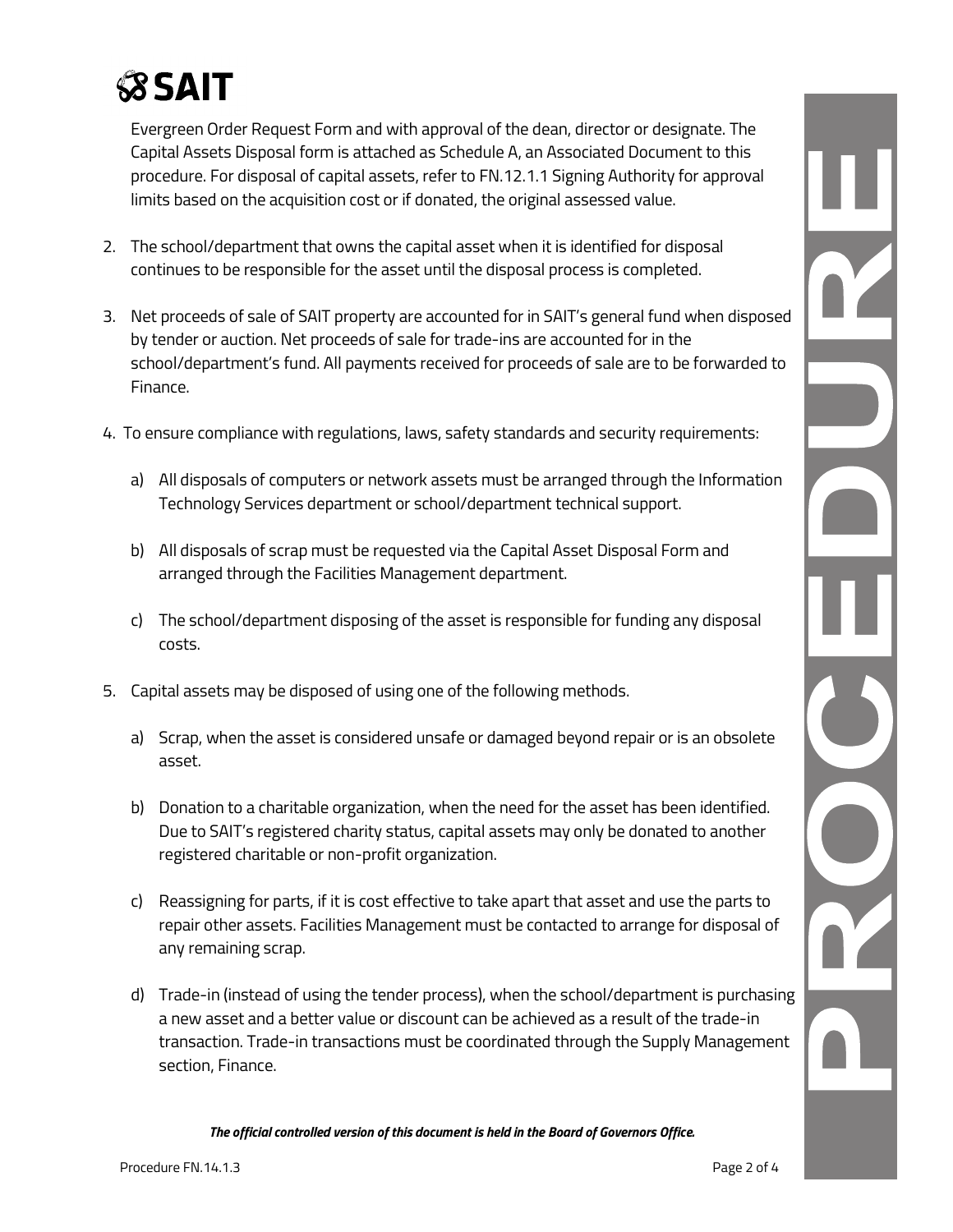# **SSAIT**

- e) Tender, when the asset has a remaining useful life, is a specialized or valuable asset and the expected proceeds will exceed \$50,000. The tender process is administered by Supply Management and involves a formal public process. Where proceeds are expected to be below \$50,000 in value but auction is not considered a reasonable avenue of disposal, sales of assets are allowed without a public tender. Supply Management must be involved in both public tenders and sales of assets.
- f) Auction, when disposal by donation, reassigning for parts, trade-in or tender is not possible or beneficial to SAIT. Auction transactions must be coordinated through Supply Management.
- g) Evergreen of computer replacements. These are identified on the Computer Evergreen Order Request Form and approved by the dean, director or designate and by the Evergreen Committee chairperson.
- 6. Capital assets originally acquired by donation may have contractual restrictions regarding the method of disposal, including eligibility as a surplus item. Schools/departments are responsible for working with the Alumni and Development department to ensure compliance with contractual restrictions.
- 7. The loss or theft of capital assets is considered a disposal and requires the submission of a Capital Asset Disposal form. All disposal forms for loss or theft must be approved by the division vice president and the CFO and vice president, corporate services. The school/department that owns the capital asset is responsible for reporting the loss or theft, as well as the existence and nature of any sensitive data contained within that asset, to the Security department and the coordinator, insurance management, Finance.
- 8. Compliance
	- a) Non-compliance with these procedures constitutes misuse of SAIT property.
	- b) Depending on the nature and magnitude of lack of compliance, Capital Assets will notify:
		- i) The employee's direct supervisor, manager, dean and/or director.
		- ii) The director of Finance, the division vice president and the CFO and vice president, corporate services, if the non-compliance is serious.
	- c) Lack of compliance may result in disciplinary action, up to and including termination of employment, as per procedure HR.4.4.1 Corrective Action Procedures.